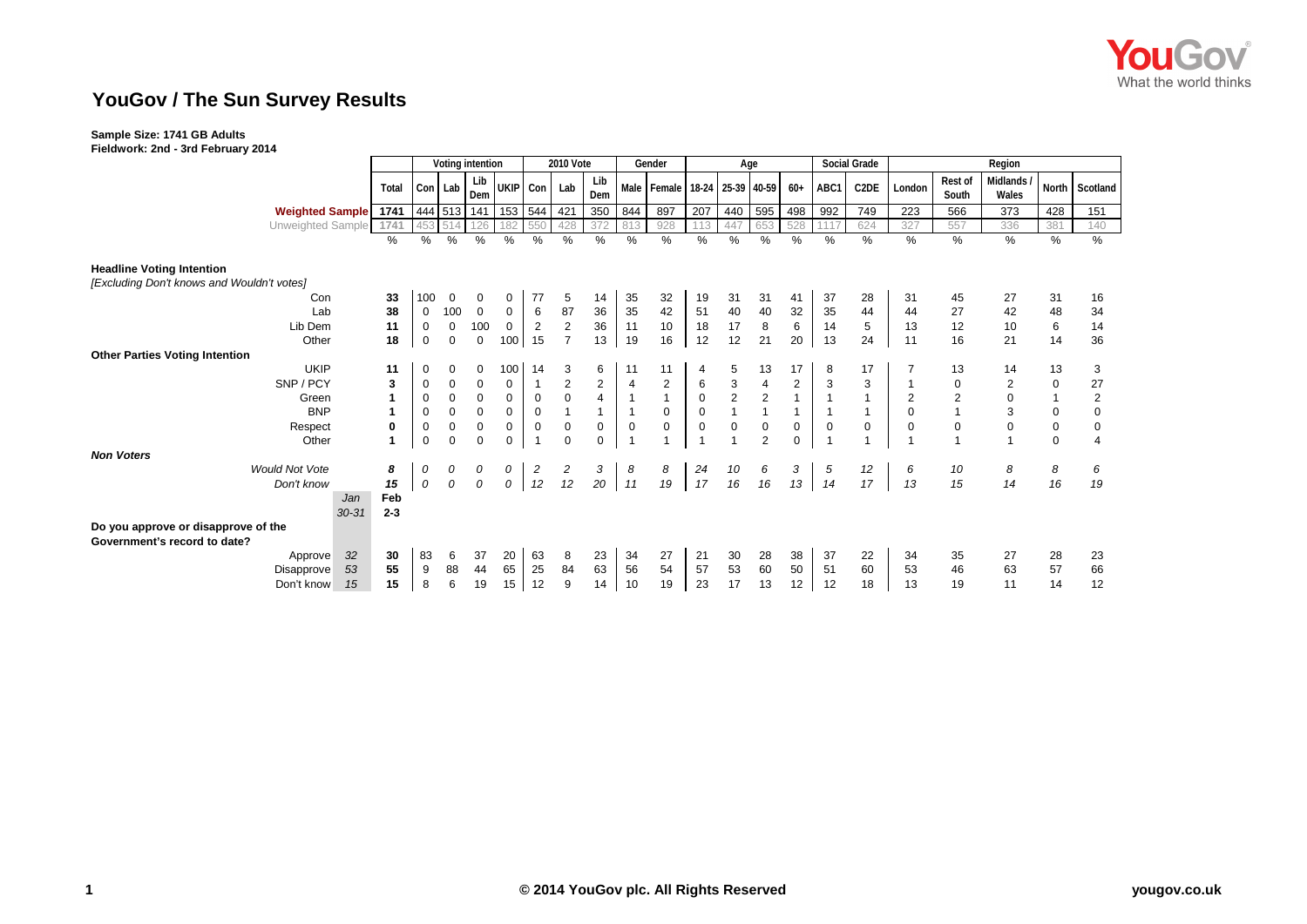

| Fieldwork: 2nd - 3rd February 2014                                                                                                                    |                |                |                   |                      |                    |                      |                      |                      |                  |                      |          |                      |                      |                |                      |                     |                |                         |                      |                      |          |
|-------------------------------------------------------------------------------------------------------------------------------------------------------|----------------|----------------|-------------------|----------------------|--------------------|----------------------|----------------------|----------------------|------------------|----------------------|----------|----------------------|----------------------|----------------|----------------------|---------------------|----------------|-------------------------|----------------------|----------------------|----------|
|                                                                                                                                                       |                |                |                   | Voting intention     |                    | <b>2010 Vote</b>     |                      |                      | Gender           |                      | Age      |                      |                      |                |                      | <b>Social Grade</b> | Region         |                         |                      |                      |          |
|                                                                                                                                                       | Total          | Con            | Lab               | Lib<br>Dem           | ukip               | Con                  | Lab                  | Lib<br>Dem           | Male             | Female               | 18-24    |                      | 25-39 40-59          | $60+$          | ABC <sub>1</sub>     | C <sub>2</sub> DE   | London         | <b>Rest of</b><br>South | Midlands<br>Wales    | North                | Scotland |
| <b>Weighted Sample</b>                                                                                                                                | 1741           | 444            | 513               | 141                  | 153                | 544                  | 421                  | 350                  | 844              | 897                  | 207      | 440                  | 595                  | 498            | 992                  | 749                 | 223            | 566                     | 373                  | 428                  | 151      |
| Unweighted Sample                                                                                                                                     | 1741           | 45.            | 51ء               | 126                  | 182                | 550                  | 428                  | 372                  | 813              | 928                  | 113      | 447                  | 653                  | 528            | 111                  | 624                 | 327            | 557                     | 336                  | 381                  | 140      |
|                                                                                                                                                       | %              | %              | $\%$              | %                    | $\%$               | %                    | %                    | %                    | %                | %                    | $\%$     | %                    | %                    | $\%$           | $\%$                 | $\%$                | $\%$           | %                       | %                    | %                    | %        |
| Jan                                                                                                                                                   | Feb            |                |                   |                      |                    |                      |                      |                      |                  |                      |          |                      |                      |                |                      |                     |                |                         |                      |                      |          |
| 19-20                                                                                                                                                 | $2 - 3$        |                |                   |                      |                    |                      |                      |                      |                  |                      |          |                      |                      |                |                      |                     |                |                         |                      |                      |          |
| Here is a list of problems facing the country.<br>Could you say for each of them which<br>political party you think would handle the<br>problem best? |                |                |                   |                      |                    |                      |                      |                      |                  |                      |          |                      |                      |                |                      |                     |                |                         |                      |                      |          |
| <b>National Health Service</b>                                                                                                                        |                |                |                   |                      |                    |                      |                      |                      |                  |                      |          |                      |                      |                |                      |                     |                |                         |                      |                      |          |
| 25<br>Conservative<br>37<br>Labour                                                                                                                    | 24<br>37       | 72<br>9        | 87                | $\overline{7}$<br>23 | 31<br>10           | 59<br>10             | $\overline{4}$<br>79 | $\overline{7}$<br>37 | 26<br>37         | 22<br>36             | 11<br>37 | 21<br>31             | 20<br>43             | 38<br>33       | 27<br>36             | 20<br>37            | 27<br>41       | 29<br>30                | 23<br>38             | 21<br>42             | 11<br>34 |
| <b>Liberal Democrat</b><br>6                                                                                                                          | $\overline{7}$ | 2              | 2                 | 51                   | 5                  | 3                    | $\overline{1}$       | 20                   | 8                | 5                    | 6        | 11                   | 6                    | 3              | 10                   | $\mathbf{2}$        | 9              | 5                       | 6                    | 5                    | 12       |
| 5<br>Other                                                                                                                                            | 5              | $\mathbf{1}$   | $\Omega$          | $\mathbf 0$          | 26                 | 4                    | $\overline{1}$       | 3                    | 5                | 5                    | 5        | 3                    | 6                    | 4              | $\overline{4}$       | 6                   | 3              | $\overline{4}$          | 6                    | 4                    | 10       |
| 11<br>None                                                                                                                                            | 14             | 9              | 4                 | 3                    | 18                 | 14                   | $\overline{7}$       | 13                   | 14               | 13                   | 19       | 15                   | 13                   | 11             | 12                   | 16                  | 8              | 16                      | 14                   | 13                   | 17       |
| 16<br>Don't know                                                                                                                                      | 15             | 8              | 5                 | 16                   | 10                 | 10                   | $\overline{7}$       | 19                   | 10               | 19                   | 22       | 19                   | 12                   | 10             | 11                   | 19                  | 12             | 16                      | 12                   | 16                   | 15       |
| Asylum and immigration                                                                                                                                |                |                |                   |                      |                    |                      |                      |                      |                  |                      |          |                      |                      |                |                      |                     |                |                         |                      |                      |          |
| Conservative<br>26                                                                                                                                    | 29             | 76             | 10                | 18                   | 10                 | 60                   | 11                   | 19                   | 32               | 26                   | 13       | 27                   | 30                   | 35             | 34                   | 21                  | 30             | 33                      | 26                   | 28                   | 21       |
| 17<br>Labour                                                                                                                                          | 17             | $\mathbf{1}$   | 48                | 6                    | 2                  | 3                    | 41                   | 16                   | 16               | 18                   | 17       | 17                   | 19                   | 15             | 17                   | 18                  | 23             | 12                      | 18                   | 20                   | 16       |
| 6<br><b>Liberal Democrat</b><br>18<br>Other                                                                                                           | 8<br>15        | 1<br>8         | 6<br>9            | 57<br>$\mathbf{1}$   | $\mathbf{1}$<br>69 | $\overline{2}$<br>16 | 5<br>10              | 23<br>12             | 9<br>15          | $\overline{7}$<br>15 | 10<br>14 | 11<br>10             | $\overline{7}$<br>16 | 6<br>18        | 11<br>12             | 4<br>19             | 11<br>10       | 8<br>16                 | $\overline{7}$<br>18 | 6<br>13              | 14<br>15 |
| None<br>16                                                                                                                                            | 17             | 9              | 16                | 3                    | 15                 | 12                   | 19                   | 13                   | 19               | 14                   | 21       | 15                   | 17                   | 16             | 14                   | 20                  | 14             | 18                      | 17                   | 16                   | 19       |
| 16<br>Don't know                                                                                                                                      | 15             | 6              | 11                | 15                   | 3                  | 6                    | 15                   | 17                   | 8                | 21                   | 24       | 19                   | 11                   | 11             | 12                   | 18                  | 12             | 14                      | 14                   | 17                   | 15       |
| Law and order                                                                                                                                         |                |                |                   |                      |                    |                      |                      |                      |                  |                      |          |                      |                      |                |                      |                     |                |                         |                      |                      |          |
| Conservative<br>32                                                                                                                                    | 35             | 85             | 10                | 19                   | 37                 | 72                   | 11                   | 23                   | 38               | 31                   | 17       | 30                   | 34                   | 47             | 40                   | 27                  | 36             | 41                      | 28                   | 34                   | 28       |
| 25<br>Labour                                                                                                                                          | 23             | $\mathbf 0$    | 66                | 10                   | 5                  | 4                    | 59                   | 19                   | 23               | 23                   | 23       | 19                   | 27                   | 22             | 21                   | 25                  | 28             | 16                      | 28                   | 26                   | 20       |
| 6<br><b>Liberal Democrat</b>                                                                                                                          | 6              | 2              | 3                 | 49                   | $\mathbf{1}$       | $\sqrt{2}$           | $\overline{2}$       | 20                   | $\overline{7}$   | 6                    | 5        | 12                   | 6                    | 3              | 9                    | 3                   | 10             | 6                       | 6                    | 4                    | 10       |
| 8<br>Other                                                                                                                                            | 6              | $\mathbf{1}$   | $\mathbf{1}$      | 5                    | 35                 | 5                    | $\overline{2}$       | $\overline{4}$       | $\overline{7}$   | 5                    | 8        | $\overline{4}$       | 6                    | $\overline{7}$ | 5                    | 8                   | 4              | 5                       | $\overline{7}$       | 5                    | 10       |
| 12<br>None                                                                                                                                            | 14             | 6              | 10                | 5                    | 14                 | 10                   | 13                   | 13                   | 16               | 12                   | 21       | 14                   | 15                   | 10             | 12                   | 17                  | 10             | 15                      | 16                   | 13                   | 14       |
| 18<br>Don't know                                                                                                                                      | 16             | 5              | 11                | 12                   | 9                  | 8                    | 13                   | 21                   | 9                | 23                   | 27       | 21                   | 13                   | 11             | 14                   | 19                  | 13             | 17                      | 15                   | 18                   | 17       |
| <b>Education and schools</b><br>27<br>Conservative                                                                                                    | 26             | 75             | $\overline{c}$    | 7                    | 34                 | 63                   | 4                    | 10                   | 29               | 23                   | 9        | 22                   | 23                   | 40             | 29                   | 22                  | 29             | 31                      | 21                   | 25                   | 16       |
| 32<br>Labour                                                                                                                                          | 31             | 6              | 82                | 8                    | 8                  | 9                    | 74                   | 27                   | 32               | 31                   | 30       | 27                   | 37                   | 30             | 31                   | 32                  | 36             | 23                      | 35                   | 37                   | 30       |
| $\overline{7}$<br><b>Liberal Democrat</b>                                                                                                             | 9              | 4              | 3                 | 60                   | $\overline{7}$     | $\overline{4}$       | 3                    | 26                   | 11               | 8                    | 9        | 12                   | 10                   | $\overline{7}$ | 12                   | 6                   | 9              | 10                      | $\overline{7}$       | 8                    | 13       |
| Other<br>6                                                                                                                                            | 5              | $\overline{1}$ | $\mathbf{1}$      | $\overline{2}$       | 25                 | 5                    | $\boldsymbol{2}$     | 4                    | 6                | $\overline{4}$       | 5        | $\overline{4}$       | 5                    | 5              | $\overline{4}$       | $\overline{7}$      | 4              | 3                       | 6                    | 3                    | 14       |
| 11<br>None                                                                                                                                            | 13             | $\overline{7}$ | 5                 | 8                    | 16                 | 10                   | $\overline{7}$       | 12                   | 14               | 12                   | 23       | 14                   | 12                   | 8              | 11                   | 15                  | $\overline{7}$ | 15                      | 16                   | 11                   | 11       |
| 18<br>Don't know                                                                                                                                      | 16             | $\overline{7}$ | $\overline{7}$    | 16                   | 9                  | 9                    | 9                    | 21                   | $\boldsymbol{9}$ | 22                   | 25       | 21                   | 13                   | 10             | 13                   | 19                  | 14             | 17                      | 14                   | 15                   | 17       |
| <b>Taxation</b>                                                                                                                                       |                |                |                   |                      |                    |                      |                      |                      |                  |                      |          |                      |                      |                |                      |                     |                |                         |                      |                      |          |
| Conservative<br>27                                                                                                                                    | 30             | 80             | 5                 | 13                   | 38                 | 67                   | 8                    | 15                   | 35               | 25                   | 16       | 23                   | 29                   | 43             | 35                   | 22                  | 34             | 36                      | 25                   | 27                   | 21       |
| 29<br>Labour<br>8                                                                                                                                     | 29             | 6              | 76                | 12                   | 3                  | 8                    | 66                   | 26                   | 27               | 30                   | 30       | 25                   | 33                   | 27             | 27                   | 31                  | 32             | 22<br>9                 | 33<br>6              | 33<br>$\overline{7}$ | 26       |
| <b>Liberal Democrat</b><br>6<br>Other                                                                                                                 | 8<br>5         | 3<br>0         | 3<br>$\mathbf{1}$ | 62<br>$\mathbf 0$    | 4<br>27            | 3<br>4               | 3<br>$\overline{2}$  | 24<br>4              | 10<br>5          | 6<br>5               | 9<br>3   | 12<br>$\overline{4}$ | 8<br>6               | 5<br>5         | 11<br>$\overline{4}$ | 4<br>6              | 10<br>4        | 4                       | 6                    | 3                    | 13<br>11 |
| None<br>14                                                                                                                                            | 13             | 6              | 8                 | 2                    | 18                 | 11                   | 11                   | 12                   | 15               | 12                   | 19       | 15                   | 13                   | 10             | 11                   | 16                  | 9              | 13                      | 16                   | 14                   | 16       |
| Don't know<br>17                                                                                                                                      | 15             | 5              | 8                 | 10                   | 9                  | 8                    | 10                   | 20                   | 8                | 21                   | 23       | 21                   | 11                   | 10             | 12                   | 19                  | 12             | 15                      | 14                   | 16                   | 14       |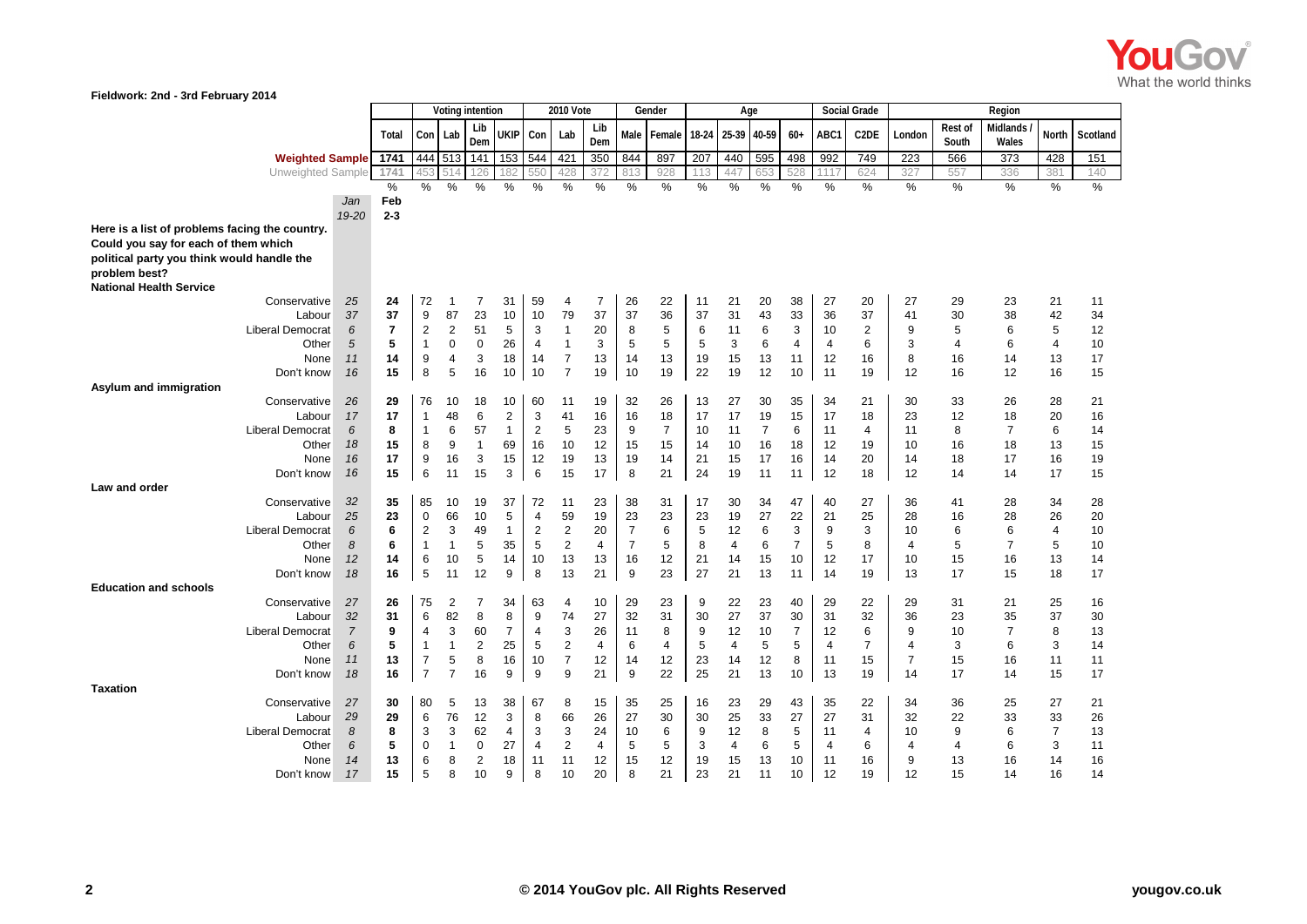

## **Fieldwork: 2nd - 3rd February 2014**

|                        |                         |    | Voting intention |                |                |             | <b>2010 Vote</b> |                |     | Gender        |      | Age                                   |     |     |               |                 | Social Grade | Region            |                 |                  |                     |               |                |
|------------------------|-------------------------|----|------------------|----------------|----------------|-------------|------------------|----------------|-----|---------------|------|---------------------------------------|-----|-----|---------------|-----------------|--------------|-------------------|-----------------|------------------|---------------------|---------------|----------------|
|                        |                         |    | Total            | Con Lab        |                | Lib<br>Dem  |                  | UKIP Con       | Lab | Lib<br>Dem    |      | Male   Female   18-24   25-39   40-59 |     |     |               | $60+$           | ABC1         | C <sub>2</sub> DE | London          | Rest of<br>South | Midlands /<br>Wales |               | North Scotland |
|                        | <b>Weighted Sample</b>  |    | 1741             |                | 444 513 141    |             |                  | 153 544        | 421 | 350           | 844  | 897                                   | 207 | 440 | 595           | 498             | 992          | 749               | 223             | 566              | 373                 | 428           | 151            |
|                        | Unweighted Sample       |    | 1741             | 453            | 51             | 126         |                  | 550            | 428 | 372           | 813  | 928                                   | 113 | 447 | 653           | 528             |              | 624               | 327             | 557              | 336                 | 381           | 140            |
|                        |                         |    | %                | %              | %              | $\%$        | %                | %              | %   | $\frac{9}{6}$ | $\%$ | $\overline{\%}$                       | %   | %   | $\frac{1}{6}$ | $\overline{\%}$ | %            | $\%$              | $\overline{\%}$ | %                | $\frac{9}{6}$       | $\frac{9}{6}$ | %              |
| <b>Unemployment</b>    |                         |    |                  |                |                |             |                  |                |     |               |      |                                       |     |     |               |                 |              |                   |                 |                  |                     |               |                |
|                        | Conservative            | 27 | 29               | 81             | 5              | 11          | 33               | 67             | 6   | 17            | 33   | 26                                    | 16  | 26  | 27            | 40              | 34           | 23                | 31              | 35               | 25                  | 29            | 17             |
|                        | Labour                  | 29 | 30               | 5              | 77             | 16          | $\overline{7}$   | 8              | 67  | 29            | 29   | 30                                    | 26  | 25  | 33            | 31              | 28           | 32                | 37              | 24               | 32                  | 32            | 30             |
|                        | <b>Liberal Democrat</b> | 5  | 5                |                |                | 47          |                  | $\overline{2}$ |     | 17            |      | $\overline{4}$                        | 6   | 9   | 5             | 3               | 8            | $\overline{2}$    | 6               |                  | 6                   | 5             | 8              |
|                        | Other                   |    | 6                |                |                | 5           | 28               | 5              | 2   | 4             | 6    | 5                                     | 5   | 5   | 6             | 5               | 5            | 6                 |                 | 6                | 6                   | 4             | 11             |
|                        | None                    | 14 | 14               | 6              |                | 3           | 20               | 10             | 12  | 13            | 16   | 13                                    | 21  | 14  | 16            | 10              | 12           | 18                | 6               | 15               | 17                  | 16            | 17             |
|                        | Don't know              | 19 | 16               | 5              | 8              | 18          | 11               | $\overline{7}$ | 12  | 20            | 10   | 21                                    | 26  | 21  | 13            | 10              | 14           | 18                | 16              | 17               | 13                  | 15            | 16             |
| The economy in general |                         |    |                  |                |                |             |                  |                |     |               |      |                                       |     |     |               |                 |              |                   |                 |                  |                     |               |                |
|                        | Conservative            | 32 | 35               | 91             | 8              | 18          | 40               | 76             | 9   | 19            | 39   | 31                                    | 19  | 31  | 32            | 47              | 40           | 28                | 37              | 42               | 31                  | 31            | 24             |
|                        | Labour                  | 24 | 23               | $\mathbf 0$    | 70             | 5           | $\Omega$         | 2              | 61  | 21            | 22   | 24                                    | 25  | 19  | 26            | 23              | 22           | 25                | 29              | 15               | 26                  | 30            | 21             |
|                        | <b>Liberal Democrat</b> | 5  | 6                |                | $\overline{2}$ | 55          |                  | 2              |     | 19            | 8    | 5                                     | 8   | 9   | 6             | 3               | 9            | 3                 |                 |                  | 6                   | 5             | 8              |
|                        | Other                   | 6  | 5                |                |                | $\mathbf 0$ | 27               |                | 2   |               | 5    | 5                                     |     | 4   | 6             | 5               |              | 7                 |                 | 5                |                     | 3             | 11             |
|                        | None                    | 14 | 14               | 4              | 9              | 5           | 21               | 9              | 12  | 15            | 16   | 13                                    | 19  | 15  | 15            | 10              | 12           | 17                | 9               | 13               | 16                  | 15            | 19             |
|                        | Don't know              | 20 | 16               | 3              | 11             | 17          | 10               | $\overline{7}$ | 14  | 22            | 10   | 22                                    | 24  | 22  | 14            | 11              | 13           | 20                | 15              | 18               | 14                  | 16            | 18             |
| <b>Europe</b>          |                         |    |                  |                |                |             |                  |                |     |               |      |                                       |     |     |               |                 |              |                   |                 |                  |                     |               |                |
|                        | Conservative            | 20 | 20               | 62             |                | 9           | 4                | 47             | 5   | 11            | 22   | 19                                    | 9   | 19  | 20            | 26              | 23           | 16                | 23              | 24               | 17                  | 19            | 11             |
|                        | Labour                  | 21 | 21               | $\overline{2}$ | 58             | 5           | 3                | 3              | 51  | 17            | 20   | 22                                    | 26  | 17  | 25            | 18              | 20           | 22                | 24              | 14               | 23                  | 26            | 21             |
|                        | <b>Liberal Democrat</b> | 8  | 9                |                | 5              | 64          |                  | 3              | 4   | 27            | 12   | 6                                     | 8   | 14  | 8             | 6               | 13           | $\overline{4}$    | 13              | 10               |                     | 6             | 14             |
|                        | Other                   | 18 | 16               | 13             |                |             | 72               | 22             | 7   | 10            | 18   | 14                                    | 13  | 11  | 17            | 20              | 13           | 20                | 10              | 16               | 18                  | 15            | 21             |
|                        | None                    | 13 | 15               |                | 12             | 5           | 13               | 11             | 16  | 12            | 17   | 13                                    | 19  | 15  | 15            | 12              | 13           | 16                | 12              | 15               | 16                  | 15            | 15             |
|                        | Don't know              | 21 | 19               | 12             | 14             | 17          | $\overline{ }$   | 13             | 17  | 23            | 12   | 26                                    | 25  | 24  | 15            | 18              | 17           | 22                | 18              | 21               | 19                  | 18            | 18             |